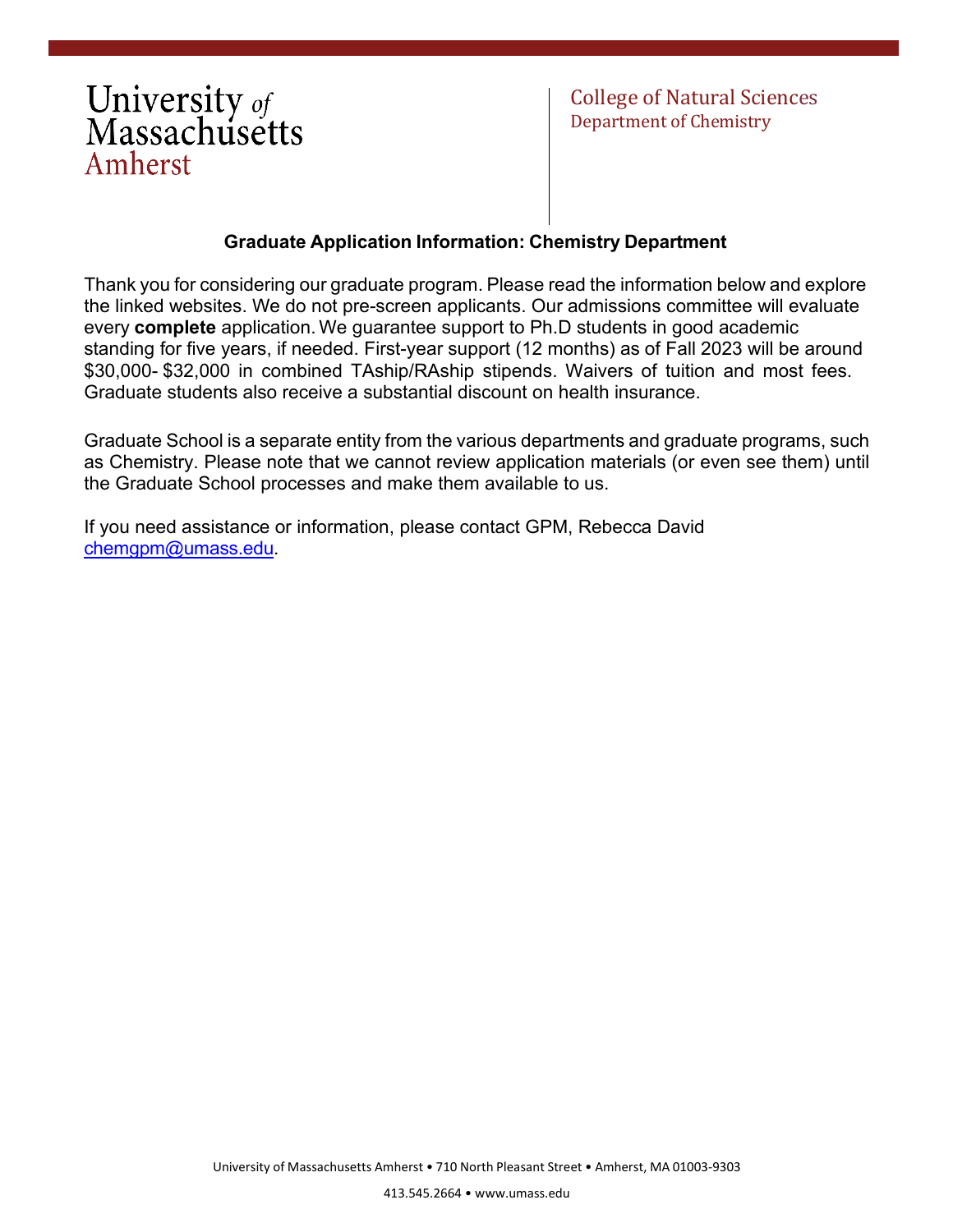| <b>Chemistry Website</b>                      | https://www.umass.edu/chemistry                                                                                                                                                                                                                                                                                                                                                                                                         |
|-----------------------------------------------|-----------------------------------------------------------------------------------------------------------------------------------------------------------------------------------------------------------------------------------------------------------------------------------------------------------------------------------------------------------------------------------------------------------------------------------------|
|                                               | Note the "Faculty and Research" section.                                                                                                                                                                                                                                                                                                                                                                                                |
|                                               | Also see Institute for Applied Life Sciences:<br>https://www.umass.edu/ials/                                                                                                                                                                                                                                                                                                                                                            |
|                                               |                                                                                                                                                                                                                                                                                                                                                                                                                                         |
| <b>Fall Admission, PhD Applications Only</b>  | We do not have spring admission. A doctoral student can earn a<br>MS degree "en route" to the PhD. However, we do not accept<br>applications for the MS degree. The total number of graduate                                                                                                                                                                                                                                            |
|                                               | students admitted varies year-by-year.                                                                                                                                                                                                                                                                                                                                                                                                  |
| <b>Graduate Admissions</b>                    | https://www.umass.edu/graduate/apply                                                                                                                                                                                                                                                                                                                                                                                                    |
|                                               | How to Apply: https://www.umass.edu/graduate/apply/how-apply<br>After You Apply: https://www.umass.edu/graduate/apply/after-you-apply<br>International Applicants:<br>https://www.umass.edu/graduate/apply/international-applicants                                                                                                                                                                                                     |
|                                               | 534 Goodell Building<br>University of Massachusetts<br>140 Hicks Way<br>Amherst, MA 01003-9333                                                                                                                                                                                                                                                                                                                                          |
|                                               | Email: gradadm@grad.umass.edu<br>Phone 413-545-0722<br>Fax: 413-577-0010                                                                                                                                                                                                                                                                                                                                                                |
| <b>Application Fee</b>                        | \$85.                                                                                                                                                                                                                                                                                                                                                                                                                                   |
|                                               | The non-refundable \$85 application fee is payable online via<br>credit card or by check drawn on a U.S. bank (made payable to<br><b>UMass Amherst).</b>                                                                                                                                                                                                                                                                                |
|                                               | Application Fee Waiver information:<br>https://www.umass.edu/graduate/apply/how-apply                                                                                                                                                                                                                                                                                                                                                   |
|                                               | Chemistry Department Application for Fee waivers: Form link will<br>be posted on https://www.chem.umass.edu/graduate-<br>students/prospective-students/how-to-apply                                                                                                                                                                                                                                                                     |
|                                               | *Applicants who are eligible for fee waiver should select the "pay<br>by check" option on the application. This selection will allow the<br>application to move through the system without payment. Once<br>reviewed and approved by the department/program and college,<br>the University will apply the fee waiver. Application fee waivers<br>cannot be offered retroactively or as a refund for an application<br>fee already paid. |
| <b>Uploading Documents in "Add Materials"</b> | "Add Materials" is where you upload documents in the online<br>application. Carefully read the instructions on the Add Materials<br>page.<br>Save v. Submit: You can save the application and work on<br>it later. Hitting "Submit" locks you out of the application!                                                                                                                                                                   |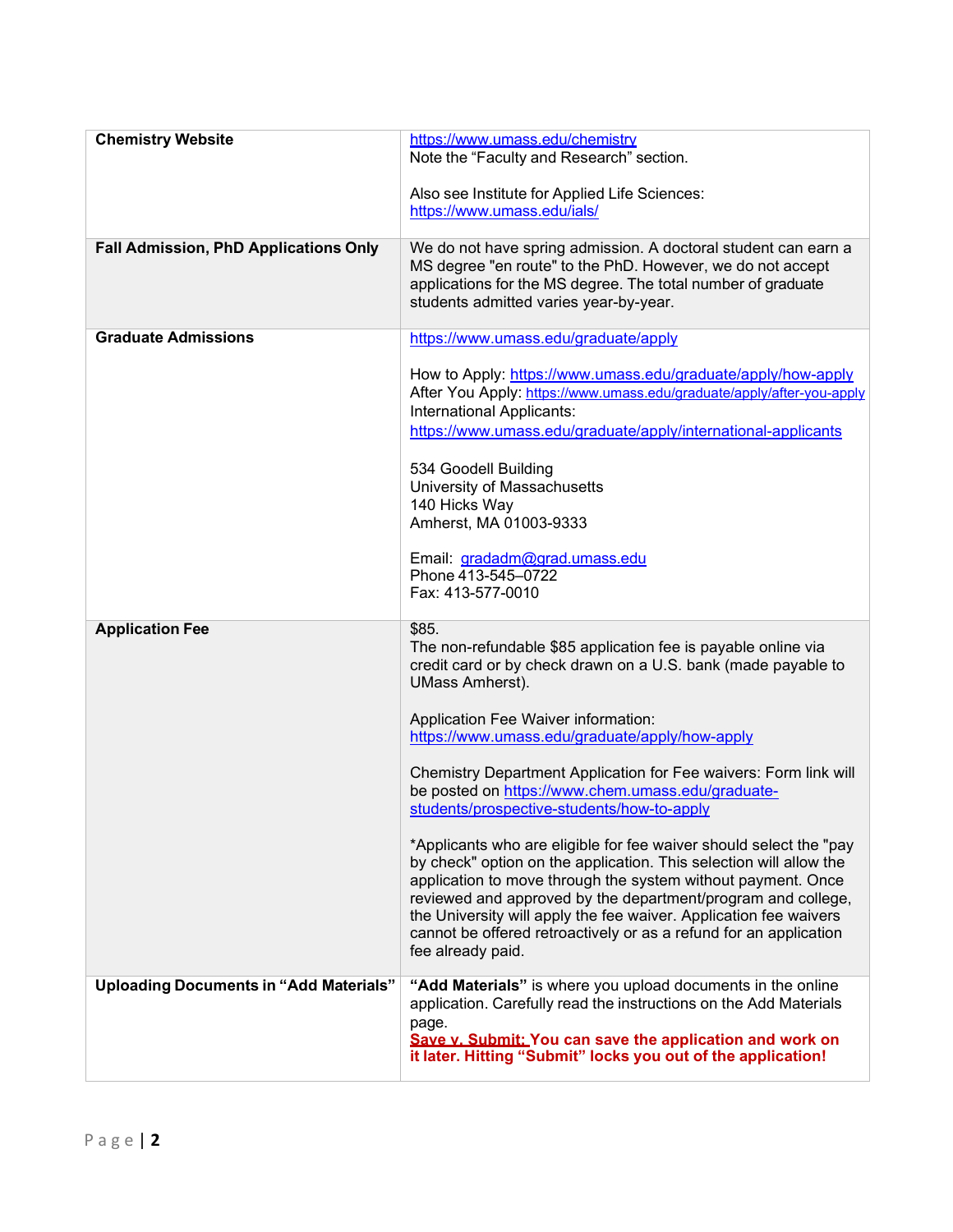| <b>Submitting Documents after Filing the</b><br><b>Application</b>                        | Application materials not submitted electronically with your<br>application can be uploaded in SPIRE on your Graduate Applicant<br>Center.<br>Find your Graduate Applicant Center in SPIRE by going to Main<br>Menu > Admissions > Graduate Applicant Center.<br>Materials that must be mailed directly can be sent to:<br><b>Graduate Student Service Center</b><br>534 Goodell Building<br>University of Massachusetts<br>140 Hicks Way<br>Amherst, MA 01003-9333 |
|-------------------------------------------------------------------------------------------|---------------------------------------------------------------------------------------------------------------------------------------------------------------------------------------------------------------------------------------------------------------------------------------------------------------------------------------------------------------------------------------------------------------------------------------------------------------------|
| <b>Format of Attachments</b>                                                              | PDF format only. No image formats (jpgs, PNGs, GIF or TIFF.                                                                                                                                                                                                                                                                                                                                                                                                         |
| <b>Deadline</b>                                                                           | Dec $15th$ .<br>The application, research form and fee must be filed by the<br>December 15 <sup>th</sup> deadline, supporting materials may arrive<br>later (within reason, e.g., by mid-January). We review<br>applications on a rolling basis as opposed to all at once and we<br>wait for the file to be complete.                                                                                                                                               |
| <b>Late Applications</b>                                                                  | Applications filed after the deadline are automatically assigned to<br>the next admit-term (Fall 2024) by the Graduate School.<br>To be considered for Fall 2023 admissions cycle, please email<br>chemgpm@umass.edu If the admissions committee is satisfied<br>with the number of offers made, they may decide not to consider<br>late applications.                                                                                                              |
| <b>Objectives Page of the Online</b><br><b>Application and Research Interests</b><br>Form | Select "Doctoral Degree" as your objective and "Chemistry (PhD)<br>as your Degree(s)<br>A button then appears: "Program Web Site" links to our Research<br>Interests Form Website"                                                                                                                                                                                                                                                                                  |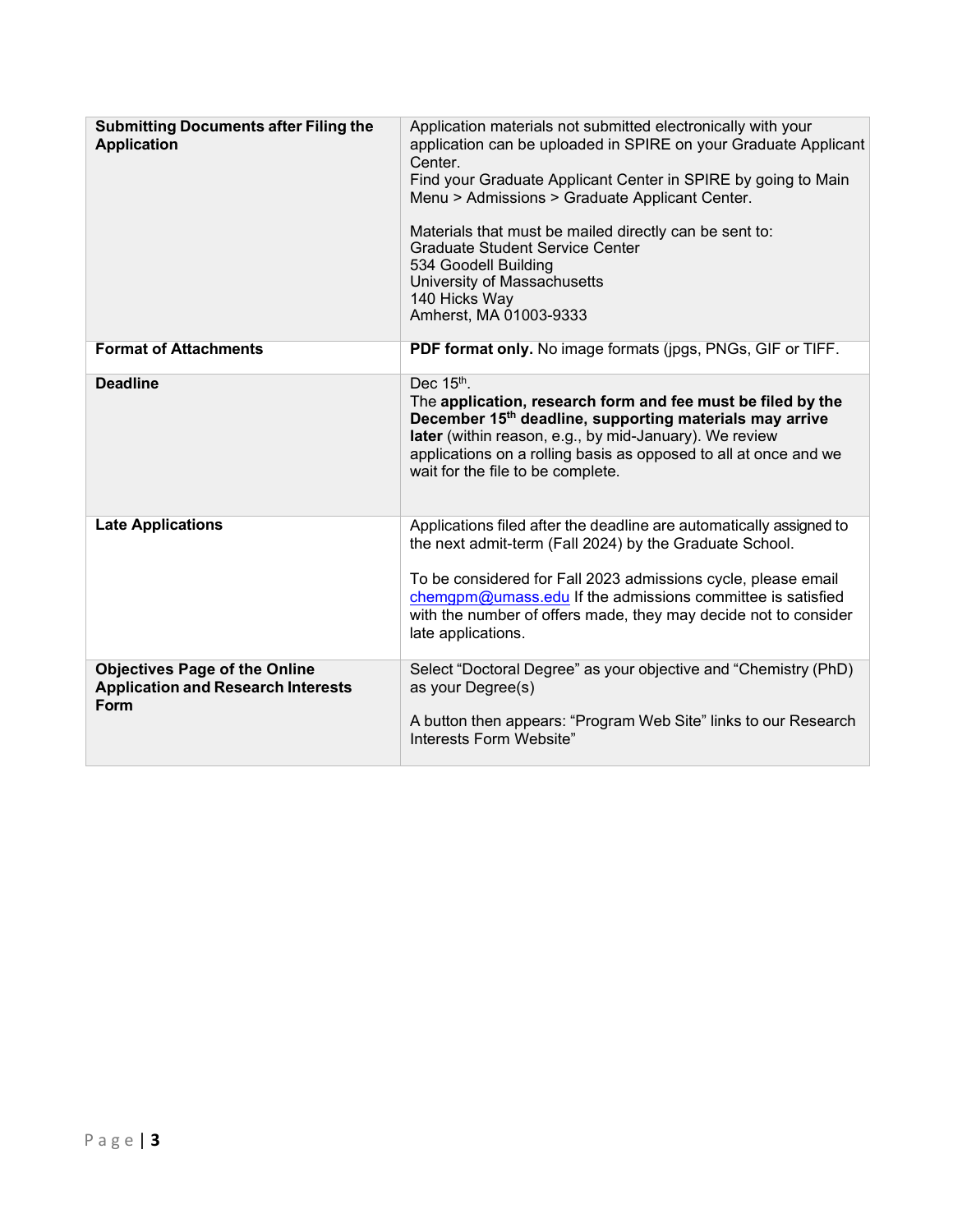## **Research Interests Form (REQUIRED)**

| <b>Research Interests Form</b>               | From link posted on Chemistry Graduate Students How to Apply<br>webpage, https://www.chem.umass.edu/graduate-<br>students/prospective-students/how-to-apply<br><b>Complete and submit the online form.</b> Do not use the sample<br>form provided online.                                                                                                                                                                                                                                                                                                  |
|----------------------------------------------|------------------------------------------------------------------------------------------------------------------------------------------------------------------------------------------------------------------------------------------------------------------------------------------------------------------------------------------------------------------------------------------------------------------------------------------------------------------------------------------------------------------------------------------------------------|
|                                              | If you are unable to access this link due to restrictions within<br>your country, please contact chemgpm@umass.edu                                                                                                                                                                                                                                                                                                                                                                                                                                         |
| <b>Submission of Research Interests Form</b> | BEFORE you select the submit button, with the online<br>application (preferred)<br>Once you submit the online Research Interests Form, it will<br>automatically generate a PDF and email it to your email<br>address. You can then submit this PDF along with other<br>application materials.<br>After you select the submit the application<br>Once you submit the online Research Interests Form, it will<br>automatically generate a PDF and email it to your email<br>address. Email the<br>PDF directly to graduate school: gradattach@grad.umass.edu |

# **Other Application Materials**

| <b>Statement of Purpose (SOP) or</b><br><b>Personal Statement</b> | The graduate application lists SOP as personal statement.<br>Describe your research interests, passion, motivation,<br>background, goals. Tell us why you wish to pursue graduate<br>education and how/why our graduate program is a good fit. The<br>Research Interests form does not replace SOP.       |
|-------------------------------------------------------------------|-----------------------------------------------------------------------------------------------------------------------------------------------------------------------------------------------------------------------------------------------------------------------------------------------------------|
| <b>Letters of Recommendation</b>                                  | Minimum: $21$ etters<br><b>Preferred: 3 Letters</b><br>Letter writers should comment on your educational background<br>and preparation for graduate school                                                                                                                                                |
| <b>Resume</b>                                                     | Submit your resume to the Graduate School/Graduate<br>Admissions, same as other application materials                                                                                                                                                                                                     |
| <b>Residency Statement</b>                                        | All applicants applying as a Massachusetts resident or for the<br>New England Regional Student Program must complete and<br>sign a Residency Statement for that application to be fully<br>processed. The Certification of Residency form is automated<br>into the signature process for the application. |
| <b>GRE General Test</b>                                           | The GRE exam is not required. It will not be used to assess<br>applications                                                                                                                                                                                                                               |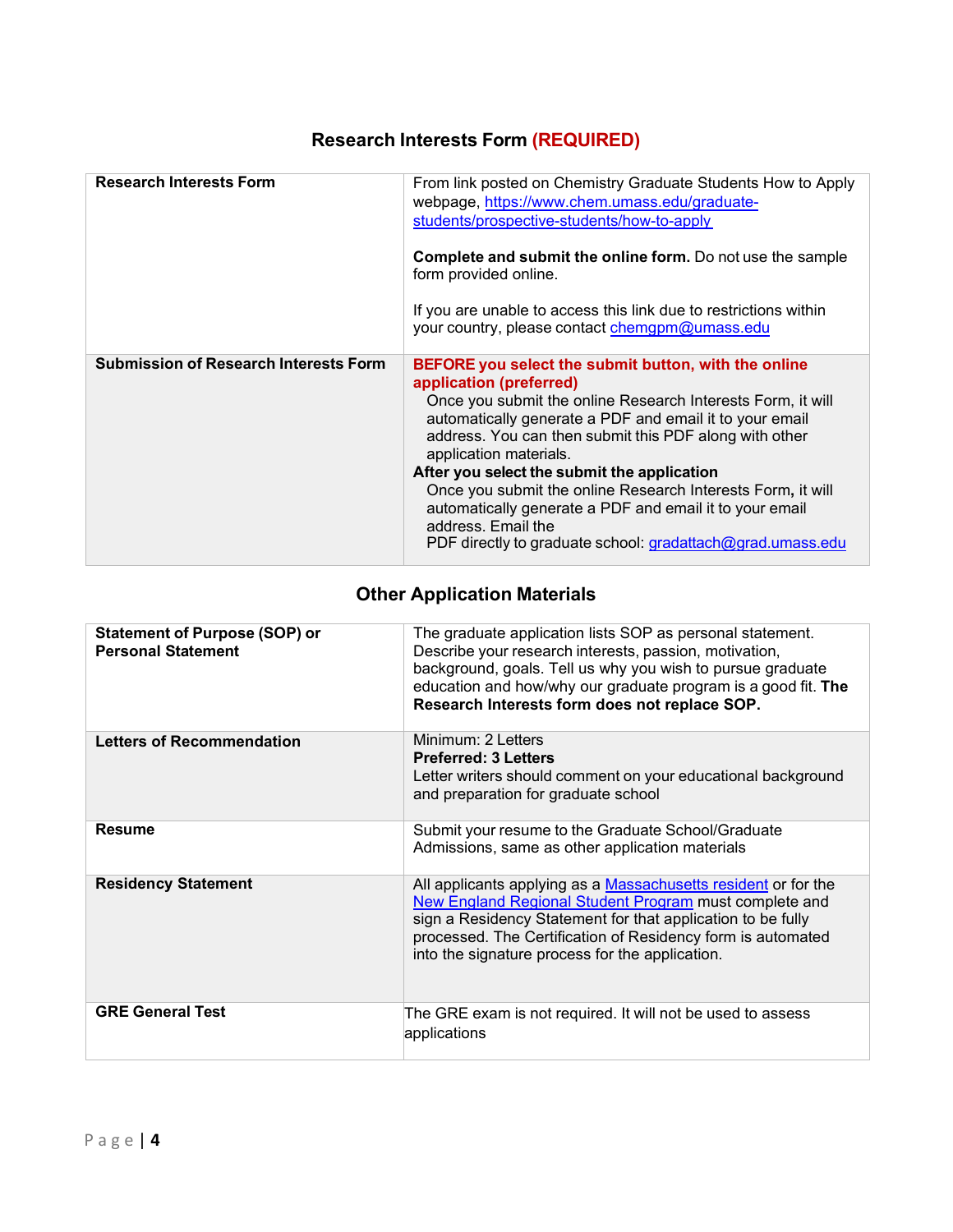| <b>TOEFL/IELTS/Duolingo</b>                                                 | https://www.umass.edu/graduate/apply/international-applicants<br>TOEFL minimum score is 550 paper/213 computer /80 internet.<br>Our more successful international applicants have TOEFL scores<br>of 600/250/100 minimum. The TSE is of particular interest to us. |
|-----------------------------------------------------------------------------|--------------------------------------------------------------------------------------------------------------------------------------------------------------------------------------------------------------------------------------------------------------------|
|                                                                             | IELTS minimum combined score is 6.5                                                                                                                                                                                                                                |
|                                                                             | Duolingo minimum overall score is 105                                                                                                                                                                                                                              |
|                                                                             | The TOEFL/IELTS should be taken within two years of the<br>entrance date. (If you scored high enough on the previous test<br>you may not need a retake.)                                                                                                           |
|                                                                             | Official test scores must be transmitted electronically from the<br>test agency to the University of Massachusetts Amherst<br>Graduate School. Scores are valid for two years from the<br>anticipated date of entrance.                                            |
|                                                                             | *Please note, when reviewing an application the Graduate<br>School does not superscore language tests (e.g. we do not<br>accept the ETS MyBest Score set).                                                                                                         |
| <b>Copies of Test Scores &amp; Transcripts</b><br>(Official vs. Unofficial) | Unofficial copies of test scores and transcripts are acceptable for<br>us to review your application.                                                                                                                                                              |
|                                                                             | If we offer admission, you must submit official documents before<br>the Graduate School will process a formal admission.                                                                                                                                           |
|                                                                             | All courses should be in the transcript (official + unofficial).                                                                                                                                                                                                   |
|                                                                             | No admission offer is official until the Graduate School approves<br>and implements it.                                                                                                                                                                            |
| <b>Transcripts &amp; GPA Conversion</b><br>(International Students)         | If the grading system at your university is not the<br>standard for the USA, you can use one of the<br>Graduate-School approved organizations<br>http://www.naces.org/members.htm to provide an<br>official conversion of your transcript/GPA.                     |
|                                                                             | Example: Your GPA is 92/100 on 100-point scale, or<br>18/20 on a 20 point-scale, etc.                                                                                                                                                                              |
|                                                                             | You can list your actual GPA on the Graduate-School application.<br>There is not a place on the application where you can make notes<br>about GPA. There is only an area to enter the GPA in.                                                                      |
|                                                                             | For Further assistance with entering GPA details and notes,<br>please email: gradadm@grad.umass.edu.                                                                                                                                                               |